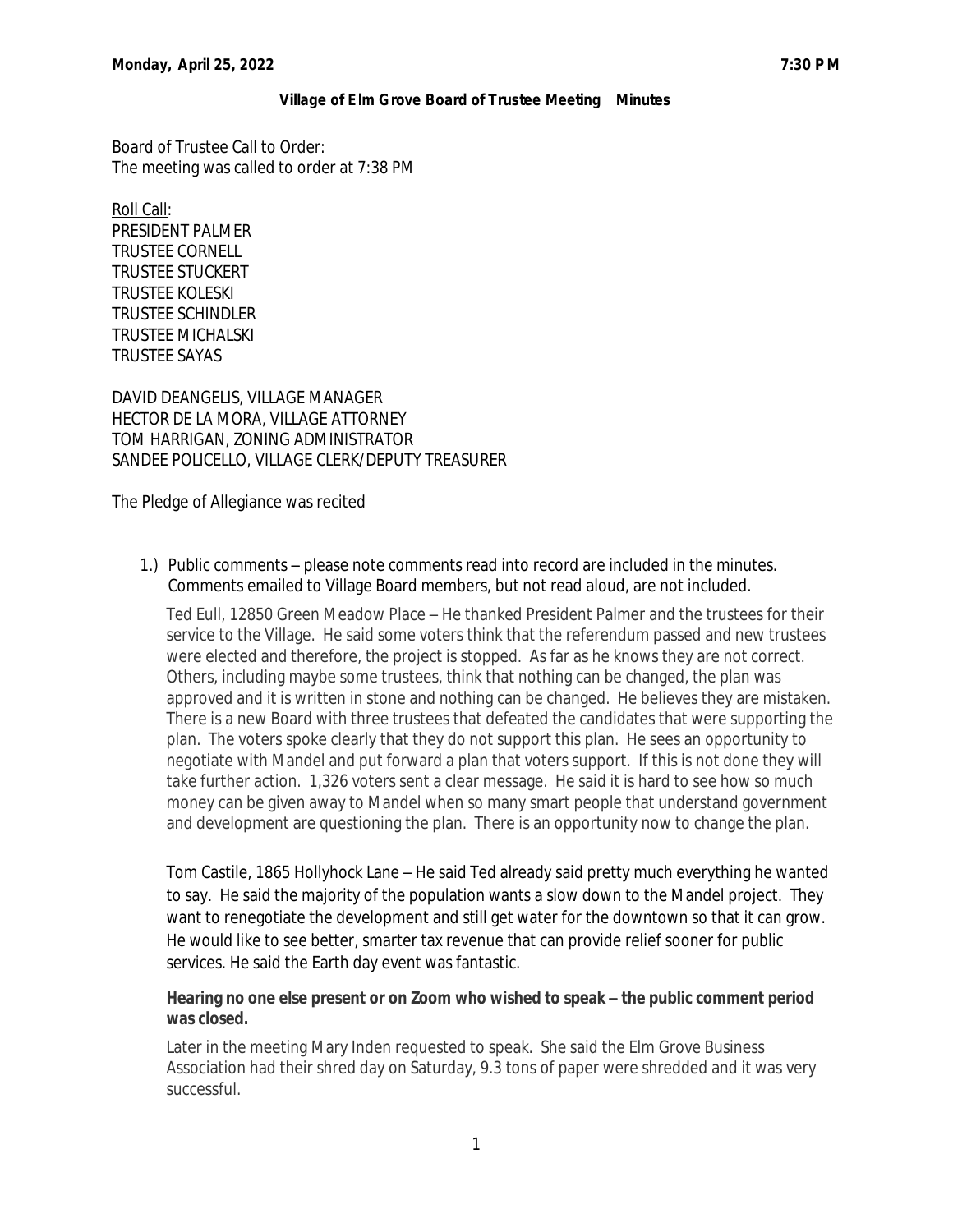### 2.) Approval of Agenda

# **MOTION BY TRUSTEE MICHALSKI, SECOND BY TRUSTEE SAYAS, TO APPROVE THE AGENDA AS PRESENTED.**

## **ALL WERE IN FAVOR. MOTION CARRIED.**

### 3.) Approval of Minutes

a. 2022-03-28 Board of Trustee DRAFT Minutes.

Trustee Stuckert would like her public comment amended to read as follows: TID will bring municipal water to the Mandel apartment complex, our downtown needs municipal water. However, the Mandel project is the only one at this time to get municipal water. To spend this kind of money and not have one existing resident, condo development or business get municipal water at this time is wrong. It will be at least 2 years before anyone else downtown sees municipal water.

Trustee Koleski brought to the Board's attention page 5, last sentence of the second paragraph, which states: Palmer said the increased cost is caused by the people that tried to stop the project. President Palmer confirmed that is what he said. Trustee Koleski said that is factually inaccurate. President Palmer said he is comfortable with how it reads, you can't correct someone else's direct statement.

Trustee Koleski indicated page 10 e., "part" should read "park". This will be corrected.

Trustee Koleski indicates on page 12, item 16, he is confused about the three motions that were made when the Board returned to open session. President Palmer explained that the first motion was to approve the Wauwatosa Water Agreement. The second motion was to bring the item back for reconsideration. The third motion was to approve the Wauwatosa Water Agreement. This procedure prevents the item from being reconsidered in the future. The new trustees would not have been have to bring this item back for consideration, as they did not vote on the item on March 28, 2022. Trustee Koleski feels this was not done in good faith.

## **MOTION BY TRUSTEE CORNELL, SECOND BY TRUSTEE MICHALSKI, TO APPROVE THE MINUTES AS AMENDED. VOTE: NAY-KOLESKI, STUCKERT, SCHINDLER, SAYAS. MOTION FAILED.**

Attorney de la Mora explained that the minutes will be taken up at the next meeting. Under Wisconsin law, the only thing that needs to be made a part of the minutes are the actions taken by the legislative body. There is no requirement that the public comment be incorporated. When a body declines to approve the minutes, the only option is to modify the minutes until the body accepts them. He recommended that this be tabled to a date certain. When a body votes to approve minutes, they are agreeing with what happened. For the new trustees, there is a question of their eligibility to vote on the minutes of a meeting prior to the beginning of their term.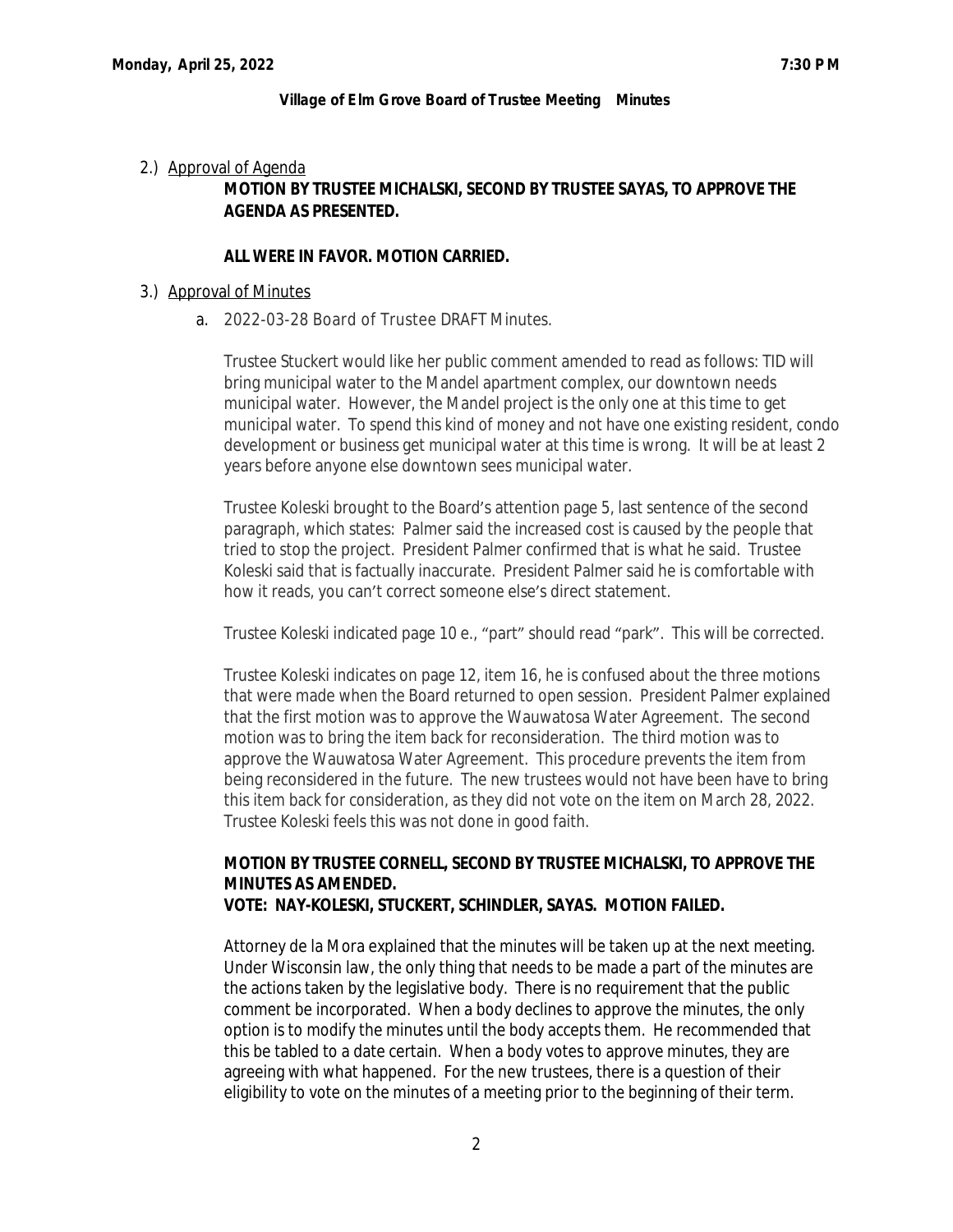President Palmer said discrepancies between what happened at a meeting and the minutes should be talked about, however, opinions about what happened - that's not the purpose of the approval of the minutes. Minutes reflect the actions taken.

## **MOTION BY TRUSTEE KOLESKI, SECONDED BY TRUSTEE SAYAS, TO TABLE THE MARCH 28TH MINUTES TO THE NEXT MEETING.**

Attorney de la Mora suggested that the motion be amended to include that there be a distribution to the trustees who had not seen the draft of the Wauwatosa Water Agreement so they have the opportunity to review that.

Trustee Koleski said he would like to leave the motion broad like he did because he believes it is beyond just the water.

## **VOTE: ALL WERE IN FAVOR, MOTION CARRIED.**

b. 2022-04-7 Board of Trustee DRAFT Minutes.

# **MOTION BY TRUSTEE MICHALSKI, SECOND BY TRUSTEE SAYAS, TO APPROVE THE MINUTES AS PRESENTED.**

## **ALL WERE IN FAVOR, MOTION CARRIED.**

- 4.) Report of the Village President Neil H. Palmer
	- A. Review and approval of Spring 2022 Committee Nominations

## **MOTION BY TRUSTEE SCHINDLER, SECOND BY TRUSTEE CORNELL, TO APPROVE THE SPRING 2022 COMMITTEE NOMINATIONS.**

## **ALL WERE IN FAVOR, MOTION CARRIED.**

B. Joint Review Board – Report

Minutes included for informational purposes.

### 5.) Report of Fire Chief - David Kastenholtz

- a. March Fire Department Report
- 6.) Report of Police Chief Jason Kubiak
	- a. March Police Department Reports

Chief Kubiak provided the 2021 Police Department Annual Report, as well as the March Monthly Report to the trustees. 2021 activity was up by only 1.9%. Serious offenses saw a slight uptick in certain categories, but overall was down 47% as a whole; there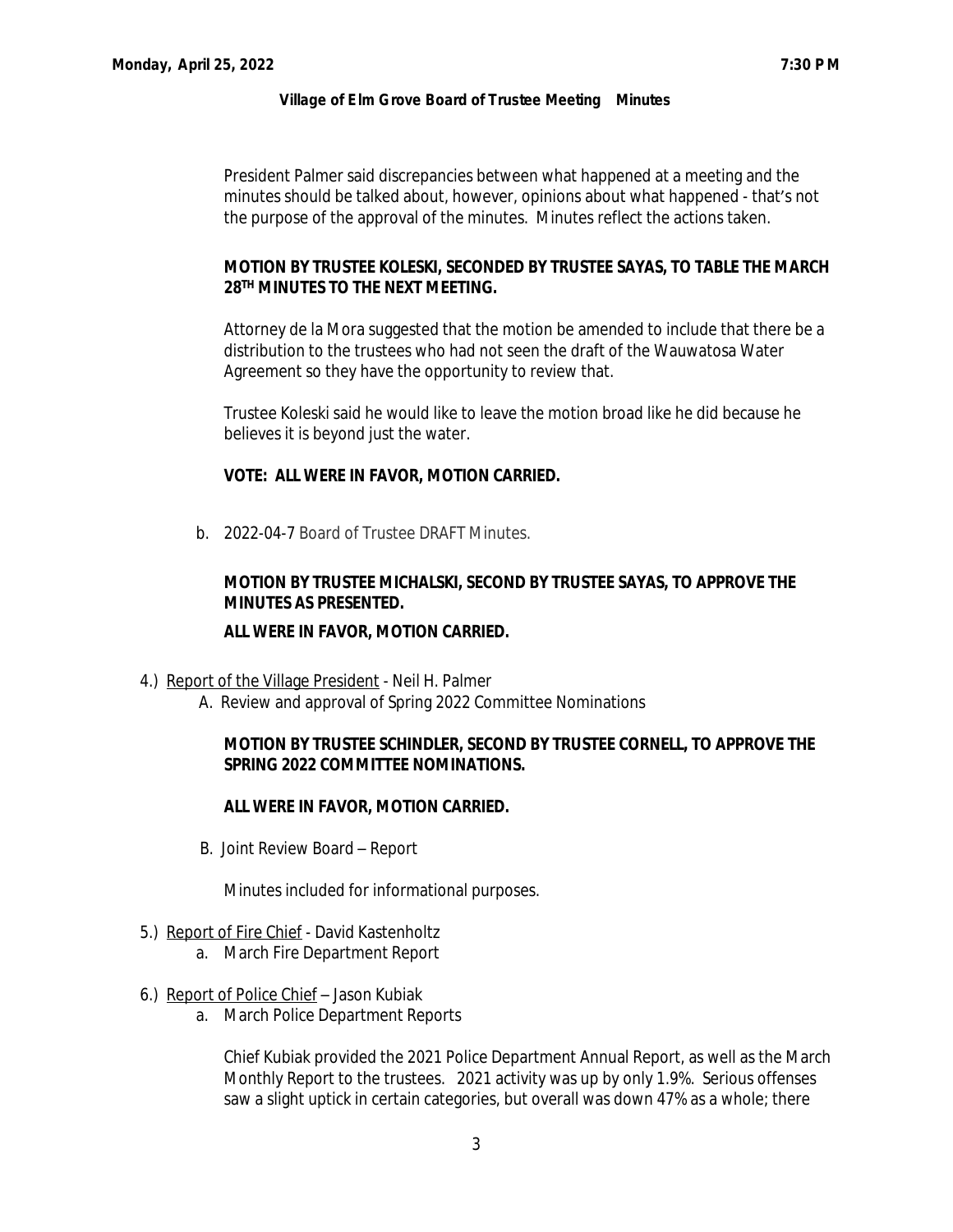was a significant decrease in thefts. The department is currently fully staffed. An offer will be made to fill the last dispatcher opening this week.

- 7.) Report of EMS Director Dr. Jon Robinson
	- a. No report.

Trustee Michalski said it has been approximately six months since they had a report from EMS, he asked if that could happen.

## 8) Report of Village Manager - David DeAngelis

**a.** Review and possible approval of Joint Powers Agreement – County 911

# **MOTION BY TRUSTEE SAYAS, SECOND BY TRUSTEE MICHALSKI, TO APPROVE THE AGREEMENT BETWEEN THE VILLAGE OF ELM GROVE AND WAUKESHA COUNTY, JOINT POWERS AGREEMENT – COUNTY 911.**

# **ALL IN FAVOR. MOTION CARRIED.**

- b. Mr. De Angelis gave an update regarding WE Energies underground installations. Anyone with specific tree trimming concerns can contact the Village Manager.
- c. A request has been received from Horizon to adjust the requirement that all Elm Grove Heights renters be at least 62 years of age. They currently have 38 residents with a capacity of 75. This will be on next month's agenda.
- d. Mr. De Angelis is recommending several Committee of the Whole meetings be scheduled. This will bring the Board up to speed on upcoming projects.
- 9.) Report of Village Attorney Hector De La Mora
	- a. Attorney de la Mora met with the new trustees. He will make himself available any time they have questions.
- 10.) Report of Standing Committees Please review the minutes on our website for more details.
	- a. Plan Commission Trustee Michalski Sunset Playhouse had a request to host outdoor concerts. There have been no incidents or complaints in the past and this was approved unanimously. It is recommended that they apply for an amendment to the plan of operation so they don't have to apply for annual requests in the future.
	- b. Library Board Trustee Sayas

The library facility assessment is well underway; 250 surveys have been returned. This will help plan the library's future. Salaries were reviewed and starting library pagers were increased from \$8 - \$10. A one-time bonus of \$750 was approved for Sarah for outstanding performance in 2021.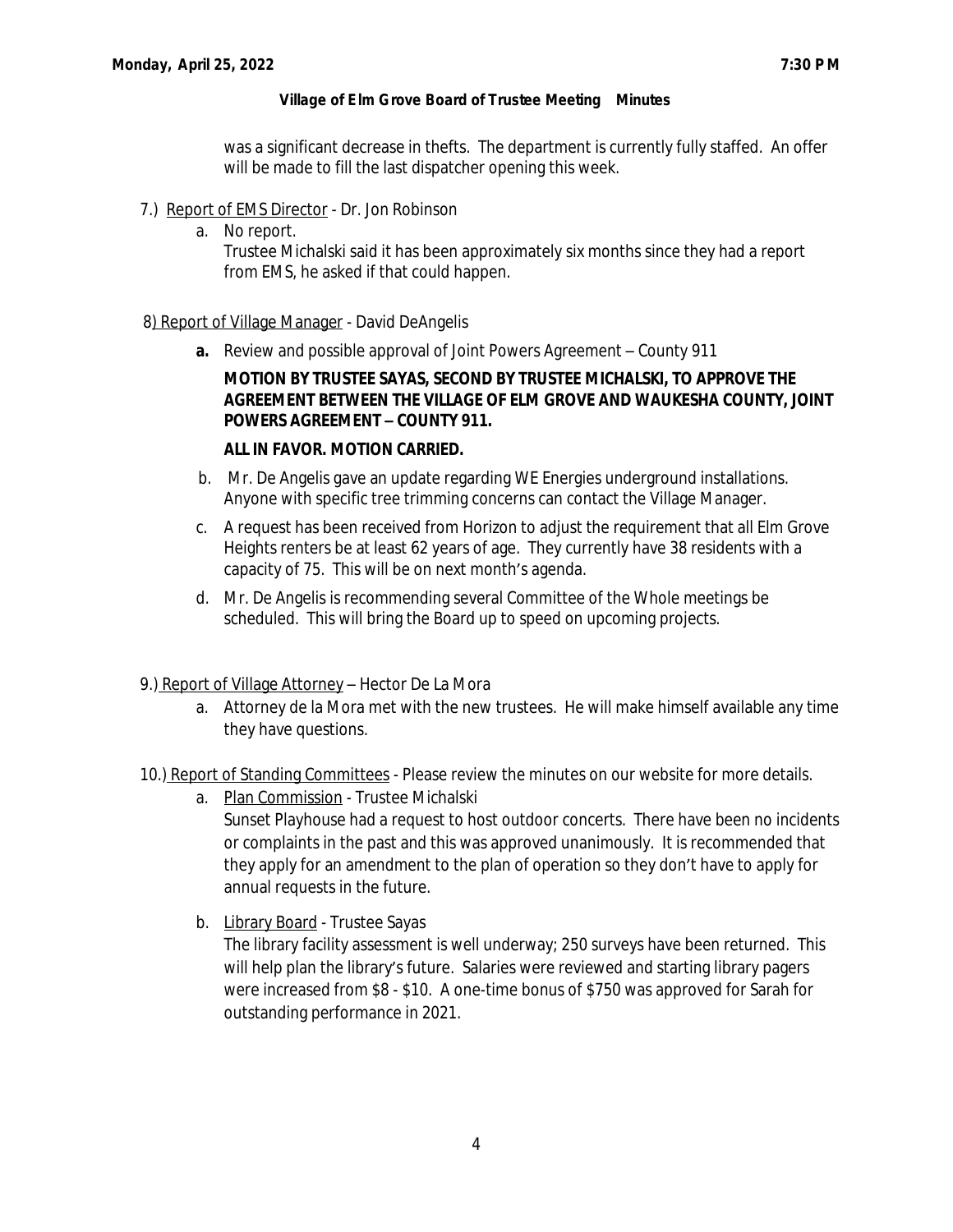c. Public Works - Trustee Kressin

Previous chair, Patrick Kressin is not at tonight's meeting. Trustee Koleski asked about timing between approval and when something goes out for bid; David De Angelis said there is a 2 – 3 week bid window followed by a formal bid opening where they check for accuracy and proper info – that information will go to the Public Works Committee and they will make a recommendation that will go to board. David De Angelis said there are two bids out on street paving projects, Watertown Plank Road and the pathway next to Elm Grove Road. Those are two bids that are coming back on Friday. Trustee Koleski asked if we are required to take the lowest bidder. Mr. De Angelis confirmed that we are required to take the lowest qualified bidder.

- d. Public Safety Trustee Sayas No report
- e. Legislative Trustee Domaszek No report
- f. Park and Recreation Trustee Cornell

They had the introduction to the new Recreation Manager, Jon Clemins. The pool house renovations are continuing and should be ready for opening day. They are just waiting on garbage cans, mirrors, lights and plumbing. The new floor was finished today. The exterior public restrooms at the pool house have been completed. The baking contest will return for the 4<sup>th</sup> of July. The Junior Guild is requesting ponies and they discussed insurance requirements. Mary Inden asked that they reconsider moving the fun run from the path around pond back to the village streets. The Memorial Day parade is happening, the Junior Guild is organizing with it with the Legion Post; applications for floats can be made on the Elm Grove Junior Guild website.

- g. Administrative and Personnel Trustee Michalski No meeting, no report
- h. Finance and Licensing Trustee Haas There was not a quorum for today's meeting, but there was good discussion. The vouchers and year to date revenue and expenditures were reviewed. The meeting next month will start at 6:30 pm to allow time to go over the audit report, as well as do introductions of the committee members. It was recommended that the vouchers presented be approved.

# **MOTION BY TRUSTEE KOLESKI, SECOND BY TRUSTEE MICHALSKI, TO APPROVE THE VOUCHERS AS PRESENTED.**

# **ALL WERE IN FAVOR. MOTION CARRIED.**

11.) Other Business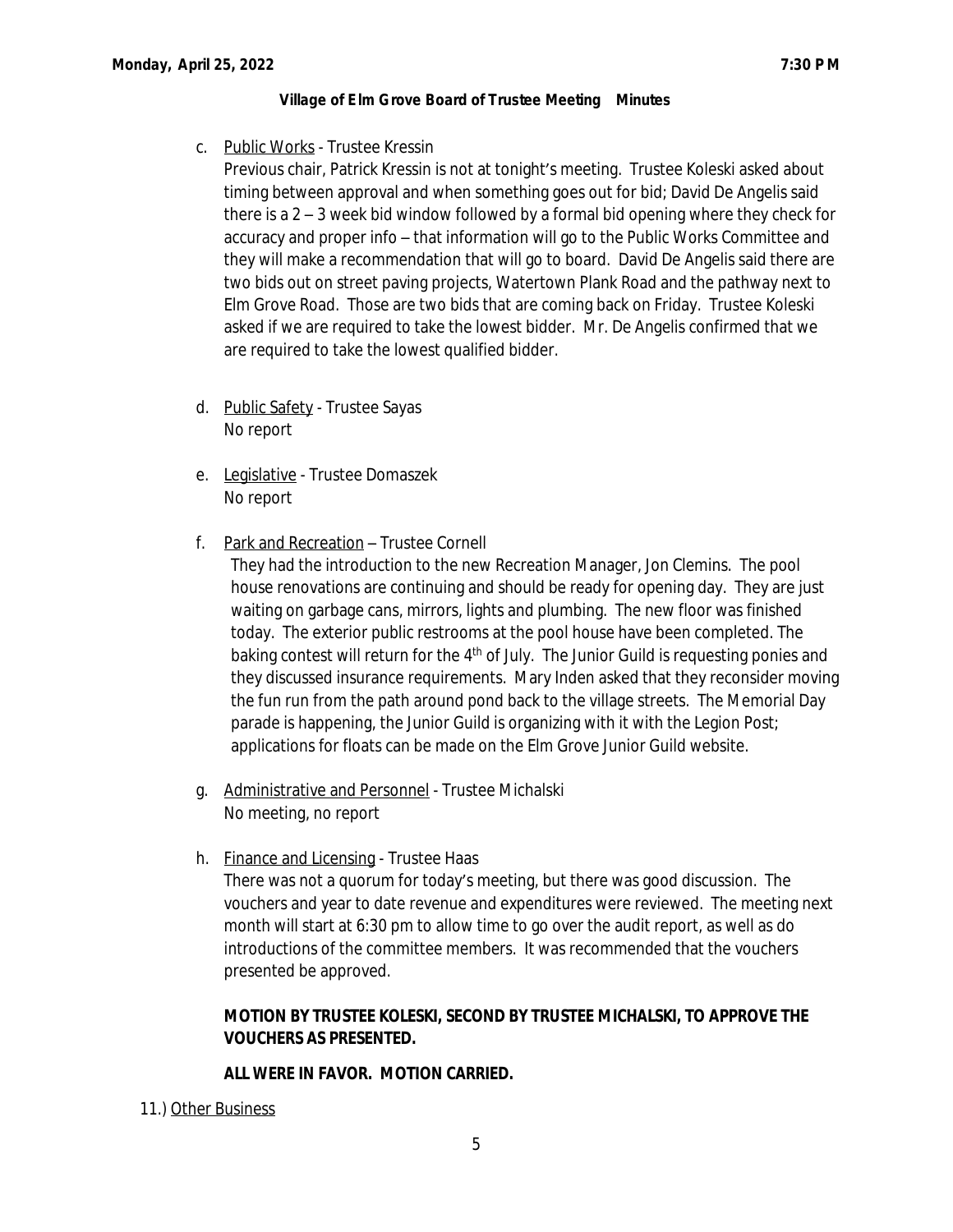- a. Trustee Sayas announced that the Elm Grove Woman's Club has trivia night May 5th, they invite the community to attend, tickets are \$25; this raises funds for the club. She said that the Elm Grove Citizens Police Academy Alumni Association finished Dispatch Appreciation Week. Next is Police Appreciation Week May  $15 - 21$ ; she encouraged citizens to express their appreciation to our police officers.
- b. Review next steps and process to discontinue the Village's appeal of the judge's ruling related to the citizen's referendum (mandamus action) and related injunction currently in place. (Request by Trustee Stuckert, Trustee Koleski).

**MOTION BY TRUSTEE STUCKERT, SECOND BY TRUSTEE KOLESKI, THAT THE VILLAGE OF ELM GROVE DROP THEIR APPEAL OF THE INJUNTION ISSUED BY JUDGE BOHREN ON DECEMBER 17, 2021, WHICH WAS EXTENDED AND THAT WE TELL THE LEAGUE OF WISCONSIN MUNICIPALITIES THAT WE ARE NO LONGER INTERESTED IN PURSUING THIS.**

# **VOTE: AYE-STUCKERT, KOLESKI, SAYAS, SCHINDLER; NAY- MICHALSKI, PALMER, CORNELL MOTION PASSED 4-3**

Attorney de la Mora said there is a hearing on April 28th where the other side is seeking to sanction the Village. He recommends that the Board clarify their intentions to give the Village's attorney direction. He recommended that the previous motion be reconsidered and take into account all of the information. He recommended the Board meet with the Village's attorney, Remzy Bitar, to be better informed. The Board can then explain why they do not want to pursue the appeal.

Mr. De Angelis said any penalties assessed in the court case will have to be paid by the Village and will not be paid by its insurance.

# **MOTION BY TRUSTEE KOLESKI, SECOND BY TRUSTEE STUCKERT, THAT THE VILLAGE NOT APPEAR AT THE APRIL 28TH COURT DATE IN RELATION TO THIS MATTER.**

Attorney de la Mora recommended a special meeting of the Board to meet with Attorney Remzy Bitar with distribution of the materials that were filed on Good Friday and served on the Village the following Monday. The Board can then ask specific questions of Attorney Bitar.

## **VOTE: AYE – KOLESKI, STUCKERT; NAY – MICHALSKI, PALMER, CORNELL, SAYAS, SCHINDLER MOTION FAILS 2 – 5**

President Palmer asked if everyone was comfortable with the direction to staff that they contact Attorney Bitar and get a meeting scheduled as soon as possible to discuss the matter before the court on April 28<sup>th</sup> and the possible outcomes and challenges, and that staff will get the latest filings to the Board. All were in agreement.